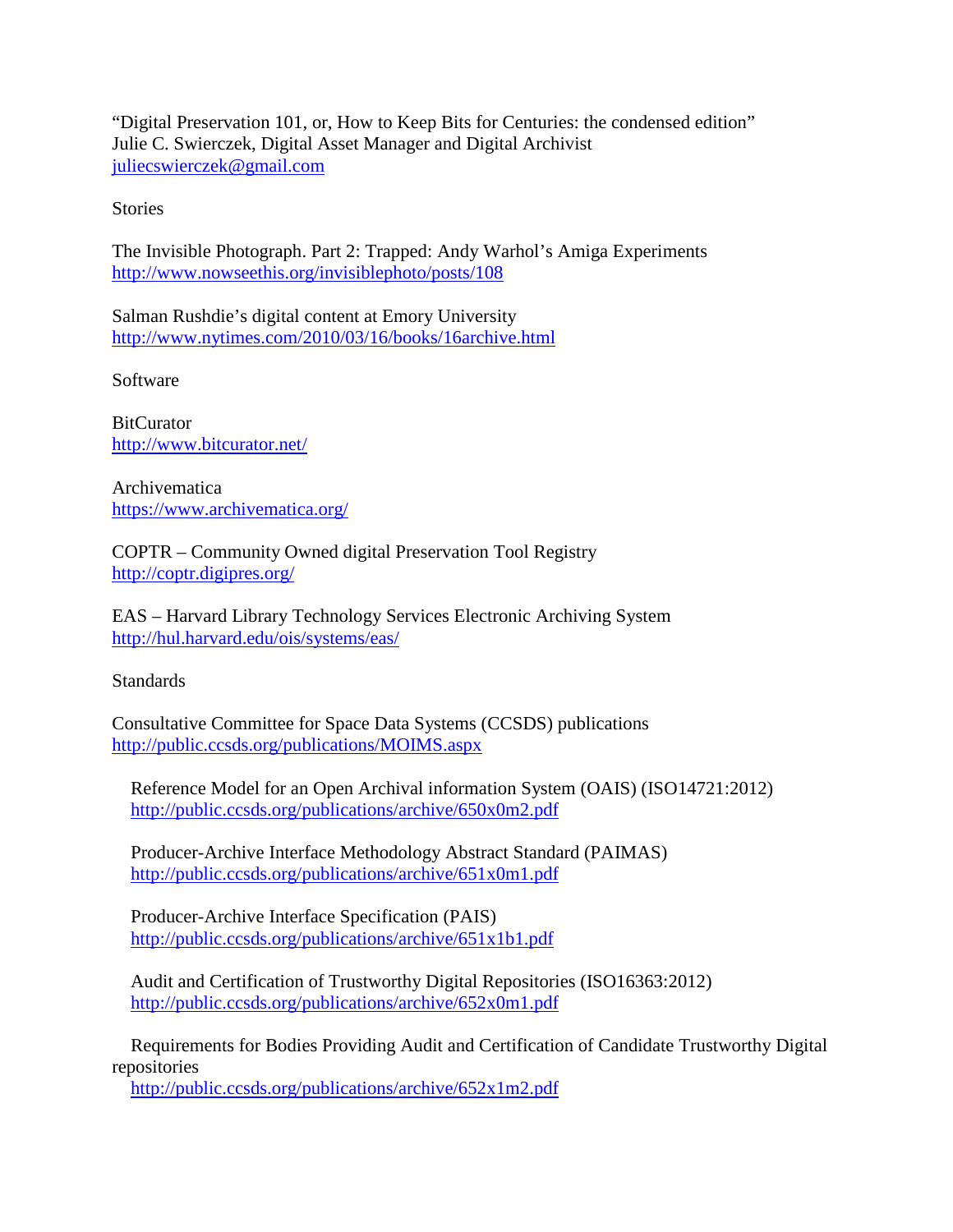PREMIS metadata <http://www.loc.gov/standards/premis/>

Formats

Digital Formats Sustainability from the National Digital Information Infrastructure and Preservation Program (NDIIPP) <http://digitalpreservation.gov/formats/index.shtml>

Digital Forensics

FRED – Forensic Recovery of Evidence Device <https://www.digitalintelligence.com/products/fred/>

Write-blockers <http://www.digitalintelligence.com/forensicwriteblockers.php>

FC5025 USB 5.25" floppy controller <http://www.deviceside.com/fc5025.html>

KryoFlux USB 5.25" floppy controller <http://kryoflux.com/>

Emulation

Multi Emulator Super System (MESS) <http://www.mess.org/>

JSMESS (JavaScript port of MESS) <https://github.com/jsmess/jsmess>

Console Living Room – play classic video games <https://archive.org/details/consolelivingroom>

Historical Software Collection <https://archive.org/details/historicalsoftware>

Olive Executable Archive <https://olivearchive.org/>

Repositories and Organizations

Dataverse <http://dataverse.org/>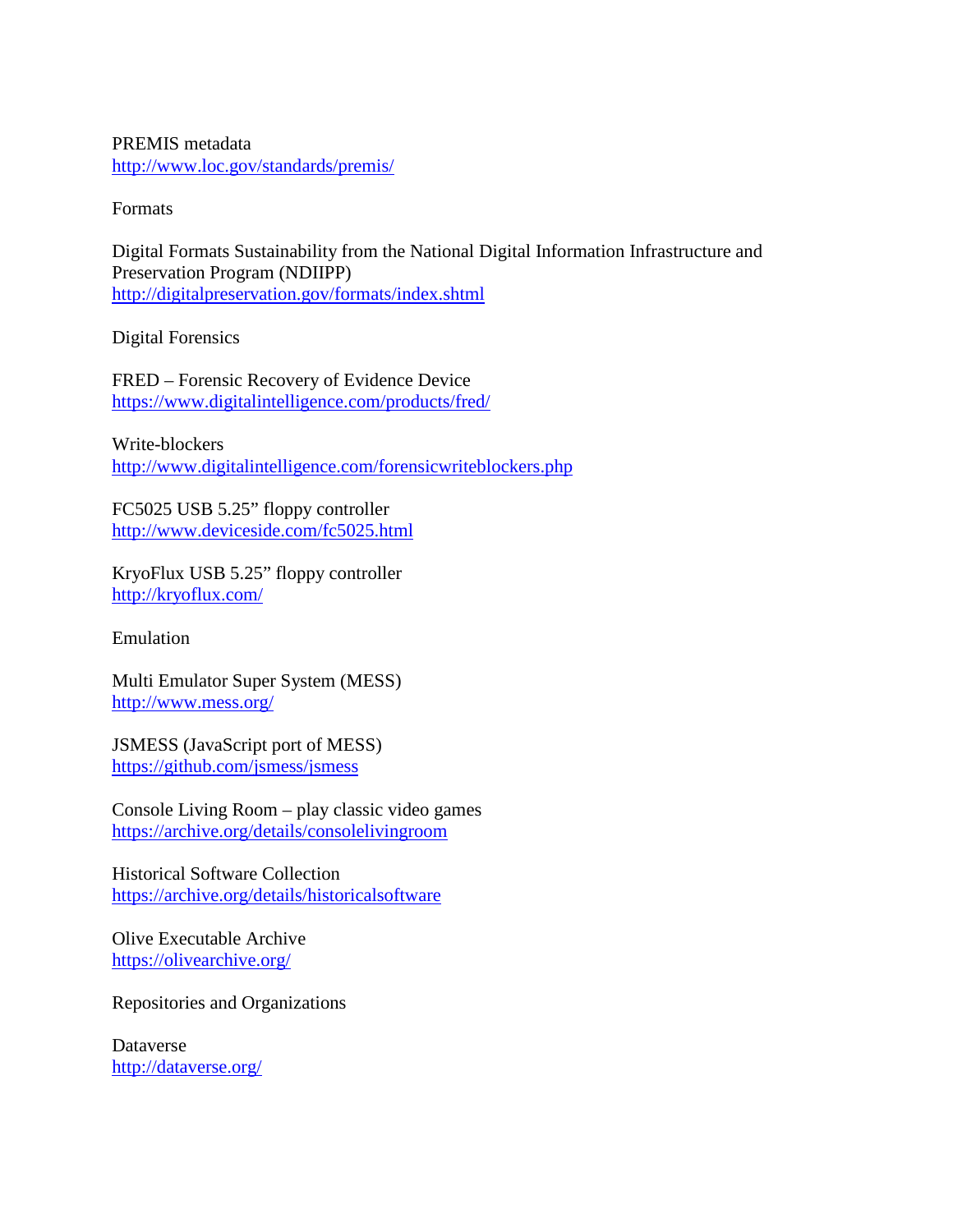LOCKSS - Lots of Copies Keeps Stuff Safe <http://www.lockss.org/>

National Digital Stewardship Alliance <http://www.digitalpreservation.gov/ndsa/>

Open Preservation Foundation <http://openpreservation.org/>

Digital Preservation Coalition <http://www.dpconline.org/>

Digital Curation Centre <http://www.dcc.ac.uk/>

Personal Digital Archiving

Library of Congress resources on personal archiving <http://digitalpreservation.gov/personalarchiving/>

Retrocomputing/Vintage computing

Vintage computing <http://www.vintagecomputing.com/>

Retro computing archive <http://www.retroarchive.org/>

Bitsavers – software and PDF document archive <http://bitsavers.trailing-edge.com/>

Daves Old Computers – disck/software image archive <http://www.classiccmp.org/dunfield/img/index.htm>

For further reading

Curation Reference Manual <http://www.dcc.ac.uk/resources/curation-reference-manual>

Digital Forensics and Born-Digital Content in Cultural Heritage Collections <http://www.clir.org/pubs/reports/pub149>

Preserving.exe: Toward a National Strategy for Preserving Software [http://blogs.loc.gov/digitalpreservation/2013/10/preserving-exe-report-toward-a-national](http://blogs.loc.gov/digitalpreservation/2013/10/preserving-exe-report-toward-a-national-strategy-for-preserving-software/)[strategy-for-preserving-software/](http://blogs.loc.gov/digitalpreservation/2013/10/preserving-exe-report-toward-a-national-strategy-for-preserving-software/)